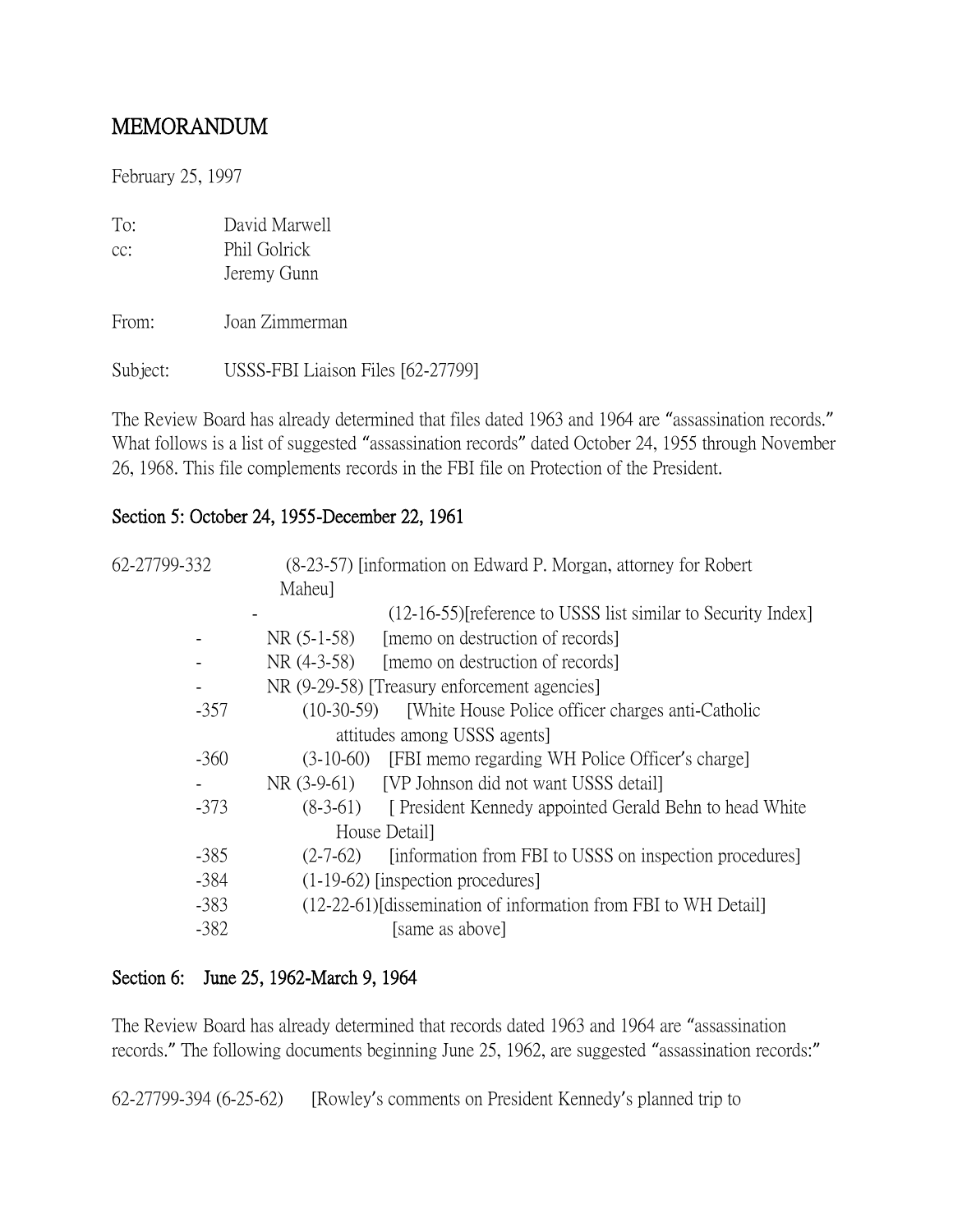|              | Mexico and FBI assistance                                                 |
|--------------|---------------------------------------------------------------------------|
| -400         | (10-31-62) [Hoover commended cooperation from Kellerman, Behn,            |
|              | and deFreese of the White House Detail                                    |
| 62-27799-402 | [FBI memo regarding legislation to provide Secret Service]<br>$(11-6-62)$ |
|              | protection for the Vice President.                                        |
| $-404$       | (11-21-62) [FBI memo regarding fingerprint processing and lack of         |
|              | check for dishonorable discharge from the military                        |

## Section 7: April 16, 1964-October 9, 1964

All are"assassination records."

# Section 8: September 28, 1964-June 17, 1965

In addition to records dated 1964, the following are suggested "assassination records:"

| 62-27799- | (1-8-65) [meeting on FBI-USSS proposed draft agreement]                |
|-----------|------------------------------------------------------------------------|
| $-515$    | (1-15-65) [follow up from meeting on Pres. Comm. On Warren Rpt.]       |
|           | NR (1-18-65) [information regarding admission of aliens had not been   |
|           | transmitted to USSS]                                                   |
|           | NR (1-19-65) [President's Commission on the Warren Report]             |
|           | NR (1-26-65) [President's Commission on the Warren Report]             |
| $-517$    | (2-4-65) [question whether certain information had been supplied to    |
|           | the USSS]                                                              |
|           | NR (2-5-65) [President's Committee on the Warren Report]               |
|           | NR (2-19-65) [President's Committee on the Warren Report]              |
|           | $(2-8-65)$ [re: FBI-USSS agreement]                                    |
|           | NR (2-4-65) [President's Committee on the Warren Report]               |
|           | NR (3-24-65) [follow up to President's Committee on the Warren Report] |
|           | NR (3-29-65) [news clipping about USSS and Kennedy assassination]      |
|           | NR (4-6-65) [news clipping about USSS and Kennedy assassination]       |
|           | NR (4-5-65) [news clipping about USSS and Kennedy assassination]       |
|           | NR (4-8-65) [teletype follow up to Pres. Committee]                    |
| $-524$    | (4-2-65) [threats in USSS files and news clip referring to Kennedy]    |
| $-530$    | (5-4-65) [reference to the Warren Commission]                          |
|           | NR (6-16-65) [mentions Kennedy assassination in context of federal     |
|           | legislation]                                                           |
| $-538$    | (4-21-65) [post-Warren Commission appropriations to Treasury           |
|           | Department                                                             |
|           | NR (6-17-65) [memo on book mentioning USSS and Kennedy assassination]  |
| - A       | NR (6-6-65) [newsclip on book about USSS that mentions assassination]  |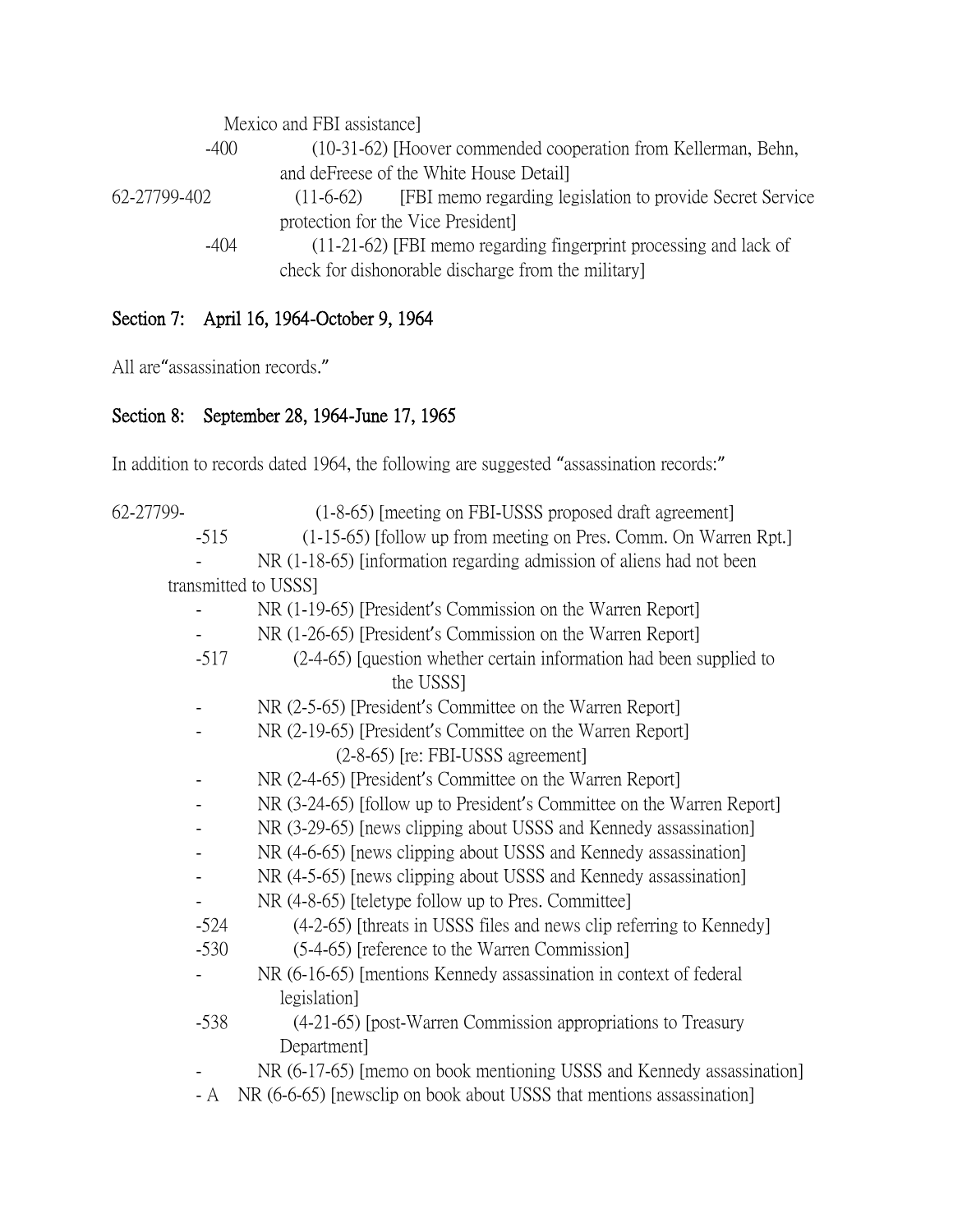### Section 9: July 8, 1965-August 31, 1966

| (7-12-65) [follow up to Warren Commission]                                |
|---------------------------------------------------------------------------|
| (7-13-65) [legislation on penalties for killing the President]            |
| (7-8-65) [legislation on penalties for killing the President]             |
| (7-9-65) [legislation on penalties for killing the President]             |
| (9-21-65) [bill to authorize Secret Service agents to make arrests-       |
| mentions Kennedy assassination                                            |
| (9-22-65) [bill to authorize Secret Service agents to make arrests]       |
| (9-16-65) [arrest power of Secret Service and FBI]                        |
| (9-22-65) [arrest power of Secret Service agents]                         |
| (12-2-65) [legislation on penalties for killing the President]            |
| (11-30-65) [describes a new procedure the Secret Service had not used     |
| before]                                                                   |
| (12-21-65) [new notification procedures introduced by the Secret Service] |
| (1-20-66) [fate of the Dillon Committee]                                  |
| (3-11-66) [newsclip about post-assassination measures to protect]         |
| $(4-21-66)$ [USSS-DOD agreement]                                          |
| (4-12-66) [issues following up Warren Commission recommendations]         |
| (4-22-66) [issues following up Warren Commission recommendations]         |
| [issues related to Inspector Kelley's concerns about FBI<br>$(5-3-66)$    |
| investigation]                                                            |
| (7-1-66) [individual who threatened President Kennedy in Tampa]           |
| (6-22-66) [individual who threatened President Kennedy]                   |
| (6-6-66) [CIA agreement and reference to Warren Commission]               |
|                                                                           |

## Section 10: September 8, 1966-November 26, 1968



-NR (2-13-67) [memo re: Ed Morgan and Cuban conspiracy]

- -NR (10-21-66) [memo re: newsclip on Hoover recommendations for pres. protection in Dec. 1963]
	- -NR (10-18-66) [newsclip re: Hoover recommendation for presidential protection memo Dec. 1963]
	- NR (10-7-66) [memo on Thos. Kelley comments on autopsy materials]
	- -602 (8-21-67) [memo on personnel changes at USSS/PRS]